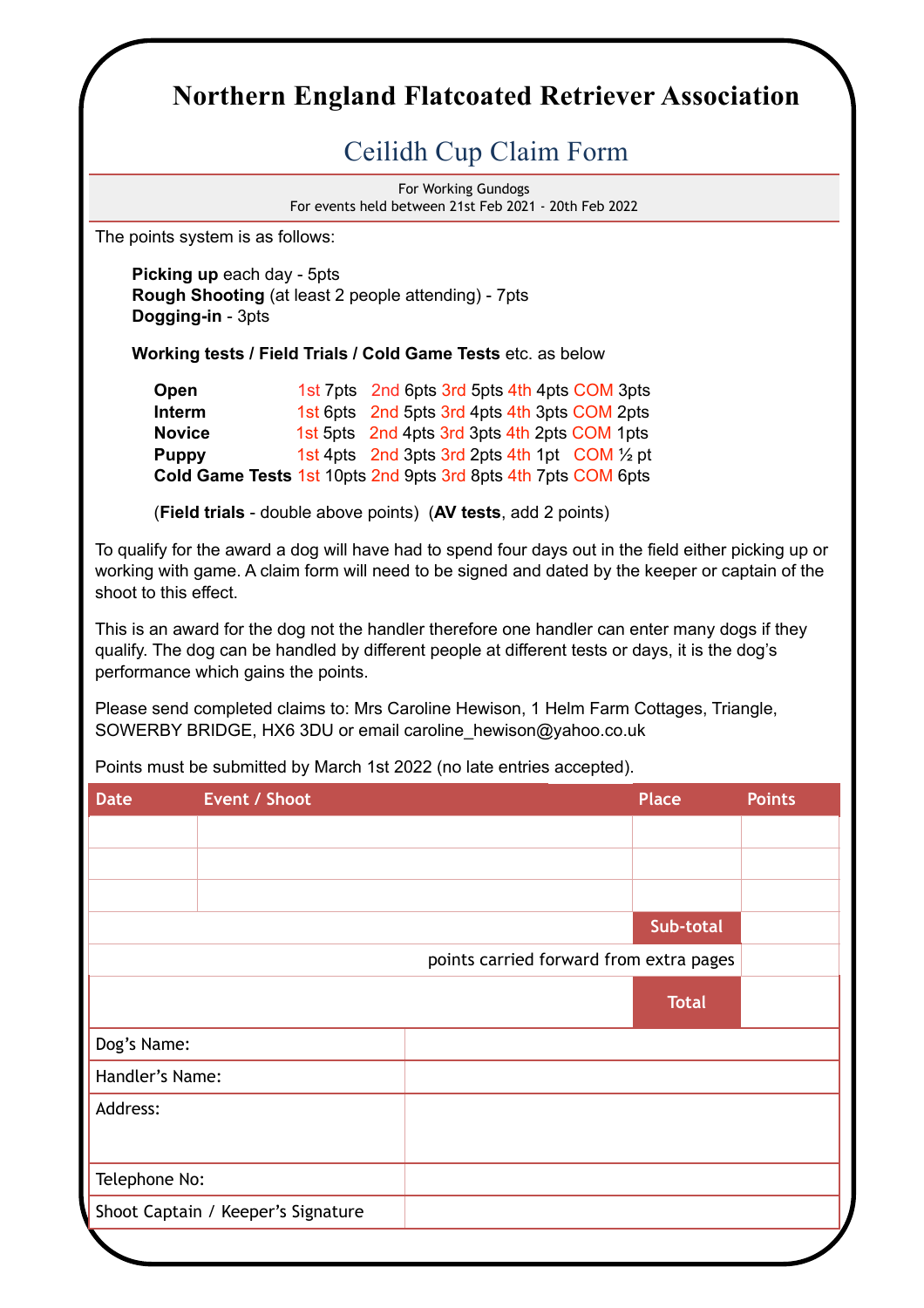| Date | Event / Shoot | Place                     | <b>Points</b> |
|------|---------------|---------------------------|---------------|
|      |               |                           |               |
|      |               |                           |               |
|      |               |                           |               |
|      |               |                           |               |
|      |               |                           |               |
|      |               |                           |               |
|      |               |                           |               |
|      |               |                           |               |
|      |               |                           |               |
|      |               |                           |               |
|      |               |                           |               |
|      |               |                           |               |
|      |               |                           |               |
|      |               |                           |               |
|      |               |                           |               |
|      |               |                           |               |
|      |               |                           |               |
|      |               |                           |               |
|      |               |                           |               |
|      |               |                           |               |
|      |               |                           |               |
|      |               |                           |               |
|      |               |                           |               |
|      |               |                           |               |
|      |               |                           |               |
|      |               |                           |               |
|      |               |                           |               |
|      |               |                           |               |
|      |               |                           |               |
|      |               |                           |               |
|      |               |                           |               |
|      |               |                           |               |
|      |               |                           |               |
|      |               | <b>Carried</b><br>forward |               |
|      |               |                           |               |